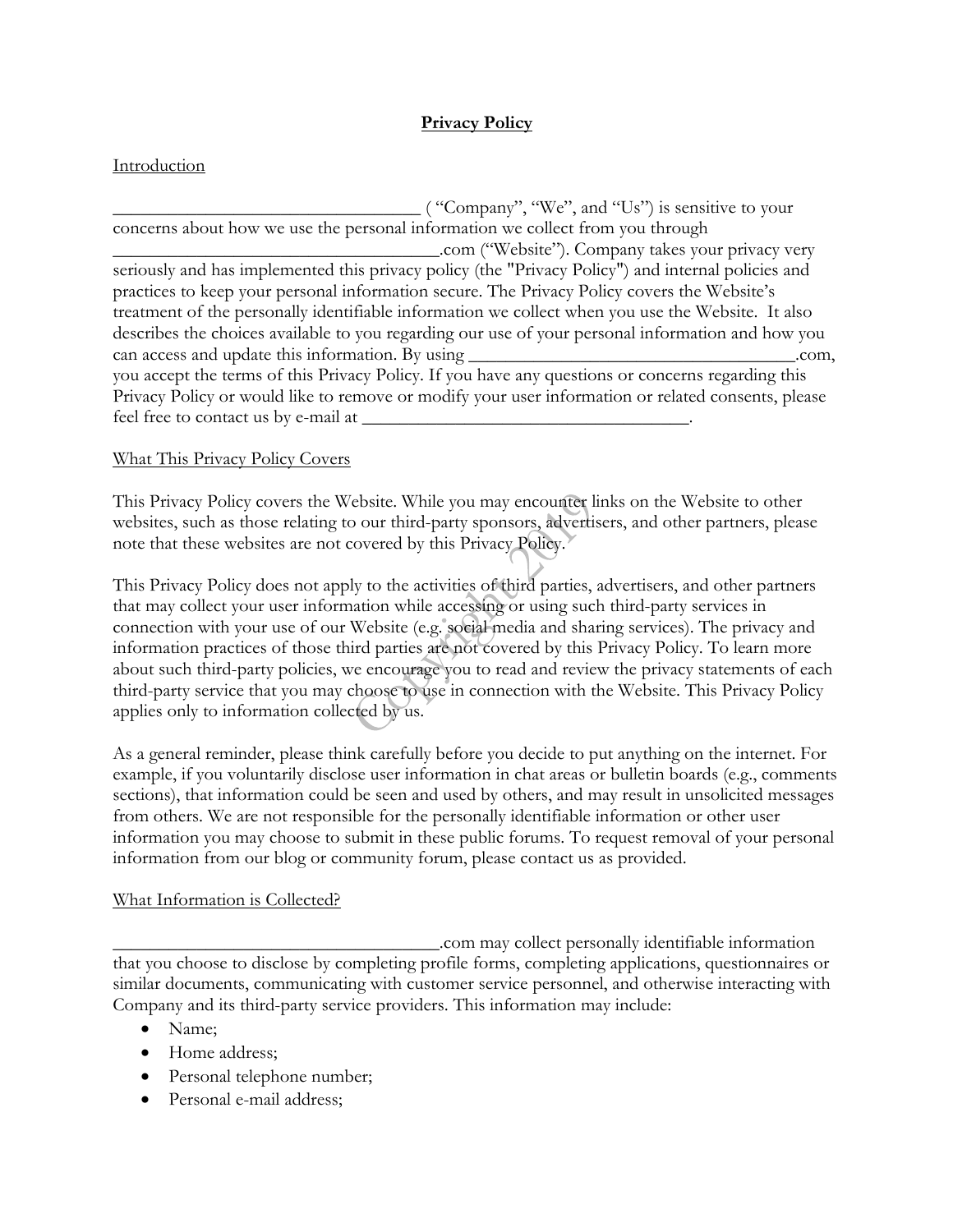- Social Security number;
- Individual Taxpayer Identification numbers;
- Personal bank account, credit card and debit card numbers; and
- Other personally identifiable information.

We may also collect anonymous demographic information, which is not unique to you, such as your postal code, age, gender, preferences, interests and favorites. In addition, information about your computer hardware and software may be automatically collected by

\_\_\_\_\_\_\_\_\_\_\_\_\_\_\_\_\_\_\_\_\_\_\_\_\_\_\_\_\_\_\_\_\_\_\_.com. This information can include: your IP address, browser type, domain names, access times, operating system, cookie information, referring website addresses, and Internet Service Provider.

### How We Use Information Collected on the Website

Company collects and uses your personal information to operate our websites and deliver the services you have requested or issue responses to questions you may have asked. We may also use your personally identifiable information to inform you of other products or services available from Company.

Company does not sell, rent or lease its customer lists to third parties.

However, we may share data with our trusted partners to help us perform statistical analysis, send you email or postal mail, perform tasks required to complete a purchase transaction, and provide customer support. Company may also share information on your use of our Website, such as pages visited, links clicked, non-sensitive text entered, and mouse movements, with third party providers of web analytic software in order to enable us to improve our services. All such third parties are prohibited from using your personal information except to provide these services, and they are obligated to maintain the confidentiality of your information.

Company also keeps track of the pages our customers visit within our Website in order to determine what services are the most popular. This data is used to deliver customized content and advertising within the Website to users whose behavior indicates that they are interested in a particular subject area. In addition, other parties who perform data analytics for Company, such as Thrive Hive may collect personally identifiable information about your online activities when you use our services. Third party affiliates of Thrive Hive may have different policies with respect to "do not track" signals and Company makes no representations with respect to such policies.

We may use tracking to create remarketing audiences of users based on user behavior and/or their visits to our website. Company may also target these users with custom ads based on affinities/interests, geographic and demographic signals. Company may use email addresses to target users with custom ads through third-party advertising platforms. Company shares customer information with third parties to perform services (advertising) on our behalf.

Company may disclose personal information when we are required to or we believe it is appropriate to comply with the law (e.g., a lawful subpoena, warrant or court order); to enforce or apply this Privacy Policy or our other policies or agreements; to initiate, render, bill, and collect for amounts owed to us; to protect our or our users' rights, property or safety; to protect our users from